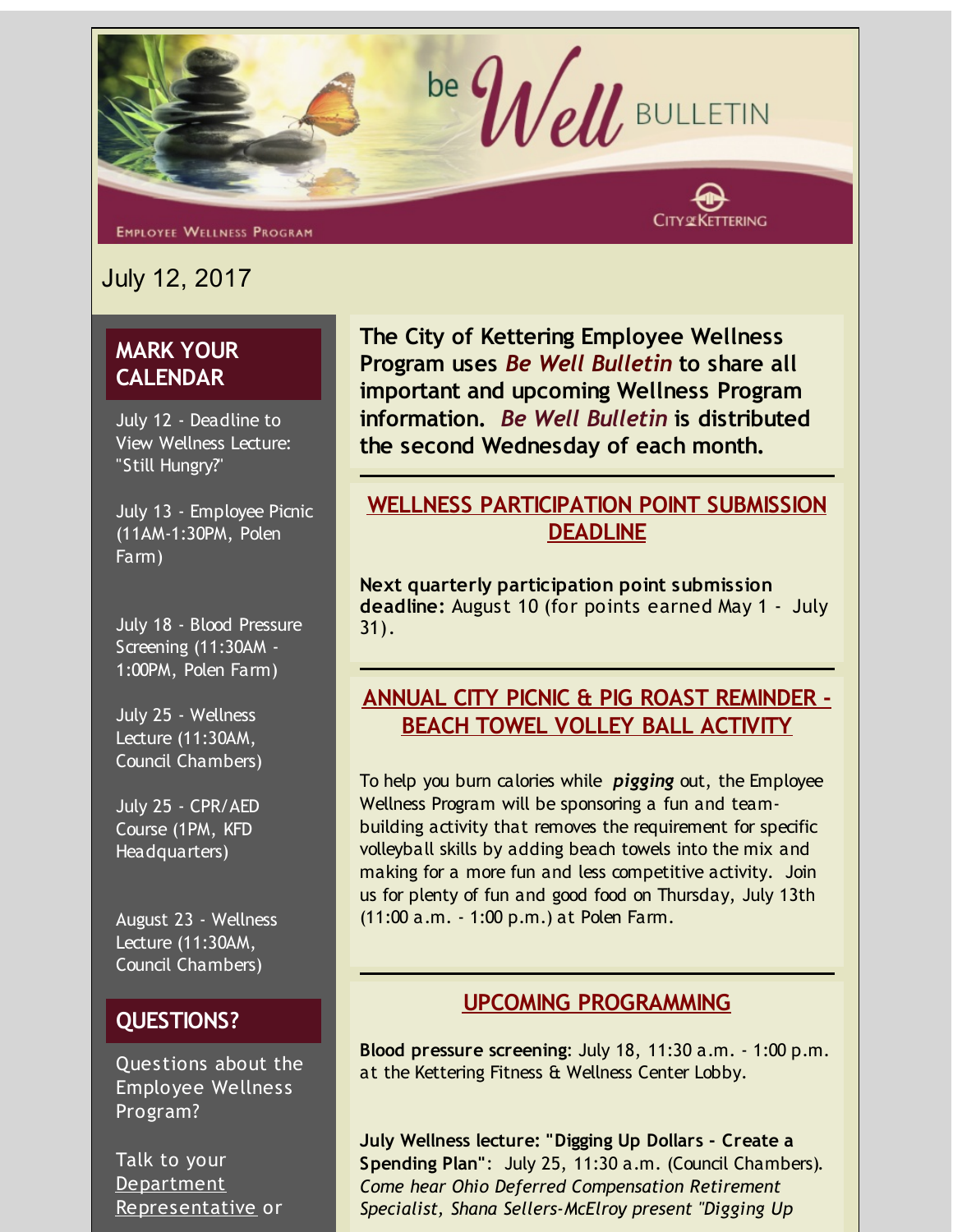find information on the [Barn](http://r20.rs6.net/tn.jsp?f=001lVYrUNUR8f3xtoGHi7K8A3lK9UgAjxX83yx9dju-OVRKzrEmck6T4daIFaARuyM8JngWnuDiRdwd-4WDiItKPzGIwNw4QJAW_vwd2y0EbAg226eW-_7yDjvOlryZQiPILlD1SV0HLs_NEyCCQ0PJ0mxtb4zfxVo575XRI2627L22pppNugvX2BCxyshTmJwE&c=&ch=).



*Dollars - Create a Spending Plan". Shana will help you determine whether you need a spending plan and help you define your spending habits. With some instruction you can create your own spending plan and plan a spending strategy around your savings.*

**August Wellness Lecture: "Four Keys to Healthy Eating** Out": August 23, 11:30 a.m. (Council Chambers) *Come hear Erin Rowley with Diabetes Dayton list and describe the four keys for healthy eating out. She will give examples of how to apply these keys at the type of restaurants we visit regularly and help you make appropriate selections from the menu. She will also help you learn how to use assertive language with a polite tone to ask for a healthier substitute item.*

### **WELLNESS LECTURE CASH INCENTIVE DRAWING CHANGES**

Effective with the upcoming July 25 lecture, eligibility for the monthly wellness lecture \$50 cash drawing, will require attendance at the lecture. Non-activity points can still be earned for watching the DVD and not attending the lecture. Please see your employee wellness department representative or Jim Engelhardt with questions.

### **WELLNESS CHALLENGE: "WATER FIRST FOR THIRST"**

The summer wellness challenge, "Water First for Thirst" is underway but you can join at any time during the six-week long hydration challenge. Participants are challenged to consume 64 ounces of water per day for at least five out of seven days per week. The Challenge will run through August 20, 2017.

Each week participants successfully complete the weekly water consumption goal, they will earn one entry into the final \$100, \$75, and \$50 drawings! And, that's not all... participants will earn 10 non-activity points (regardless of reaching the weekly goal), as long as point logs are submitted for all six-weeks of the challenge.

Questions? Contact Karin Nevius at 293-4346 or via e-mail at [Karin.Nevius@ketteringoh.org](mailto:Karin.Nevius@ketteringoh.org).

# **CPR TRAINING**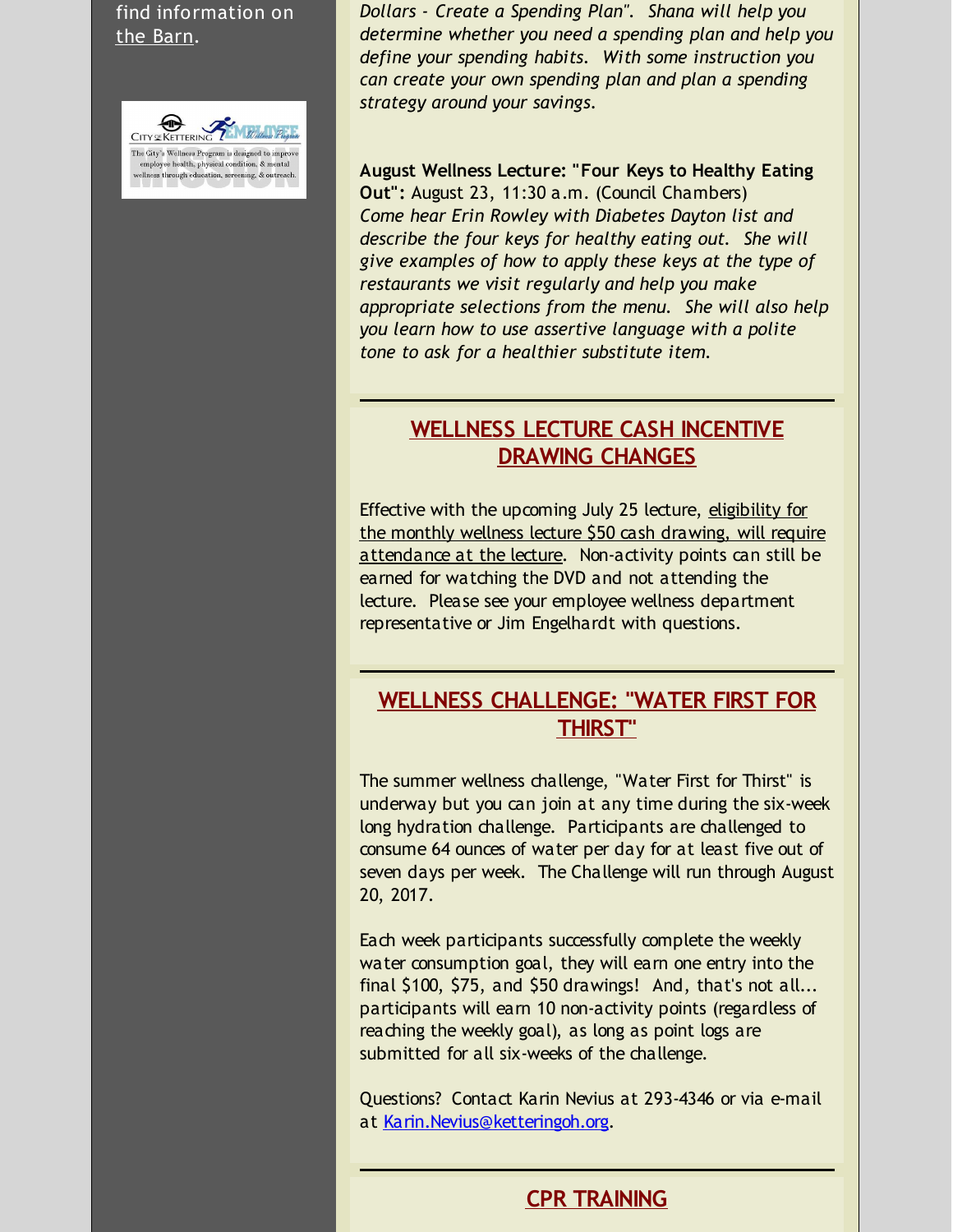Completion of the CPR/AED courses offered by the Kettering Fire Department are worth 15 non-activity points. Classes are 90-minutes in duration and offered at Fire Headquarters (4745 Hempstead Station Dr.). Please contact John Moore at 296-3385 to register for the next training: Tuesday, July 25 (1:00 p.m.). Class size is limited, please register as early as possible.

#### **MARK YOUR CALENDAR**

July 13 - City Picnic and Beach Towel Volleyball (11:00 a.m. - 1:00 p.m., Polen Farm)

July 18 - Blood Pressure Screening (11:30 a.m. - 1:00 p.m., Kettering Fitness & Wellness Center)

July 25 - Wellness Lecture (11:30 a.m., Council Chambers)

July 25 - CPR/AED Course (1:00 p.m., KDF Headquarters)

August 23 - Wellness lecture (11:30 a.m., Council Chambers)

### **WELLNOTES**

Check out Kettering Health Network's July [WellNotes!](http://r20.rs6.net/tn.jsp?f=001lVYrUNUR8f3xtoGHi7K8A3lK9UgAjxX83yx9dju-OVRKzrEmck6T4bV8vR93v3Nd-wWW7JBV91pRazNld81G67eisp5owNIVFeMVQi7gAL6uAZ_TUa5YBX5NYoNnug2I3RrDR7K-9jGcz7otO_YRSEjalahfPtbQViyS8G5K13zjevi05hGGbuaEFdhsjcepwSE-HpUIb3koTc07RUXQttZfsGL8OikuN4L37X8Z8Mpb2u3SQB-wU9xrWHVtpWw7&c=&ch=) Here's what's included:

- Eat More Legumes to Beat Hunger
- Stay Safe When Summer Temps Sizzle
- Find an Activity You Enjoy to Stay Fit

And try the Monthly Health [Challenge](http://r20.rs6.net/tn.jsp?f=001lVYrUNUR8f3xtoGHi7K8A3lK9UgAjxX83yx9dju-OVRKzrEmck6T4bV8vR93v3NdpdPJZc1Oj16M0NpWQ5dP9wEZaW_J3QJQT0pVWOyAO0qpt3q1DVImN88UAmQe7C9Y_qLYMpZ0NnF3nO1xinoZ4mWtyRC4Q5FSyiFi7OI7XECTfbFjwMUI-Gx7rbQEfWwBB8DIsL0oI9-gxltOMQAMkxkbLj9B1MfmGMp0v2WjwOWei_WZjNqJO4NepY0FZFmz&c=&ch=) and see if you can Eat Less Red Meat. And Ask the Wellness Doctor What are [Healthier](http://r20.rs6.net/tn.jsp?f=001lVYrUNUR8f3xtoGHi7K8A3lK9UgAjxX83yx9dju-OVRKzrEmck6T4bV8vR93v3NdVP0k23WOPunSJXlKZKGkj2o62vLYNRJn3WkG8rzgHPbp0k5PGtTVyQoBlojZnmXBu2A0tQGTV2YNi8IBDPZ3aaDe_FiyQSI_B8iU6LIJ2-hl4o_lhXxwZJg7SL2v2JysaAf5d5J8X-MneKZxPQjoMRbWAKYH_9rC8MkYaSBx-c062pUSl_X0dNR5l1X6Qg7F&c=&ch=) Ways to Cook?

# **QUESTIONS**

If you have questions regarding the Employee Wellness Program or have feedback for us, please see your department representative or Jim Engelhardt at 3280 or [Jim.Engelhardt@ketteringoh.org](mailto:Jim.Engelhardt@ketteringoh.org)

City of Kettering | (937) 296-2400 | [EmployeeWellness@ketteringoh.org](mailto:EmployeeWellness@ketteringoh.org) |